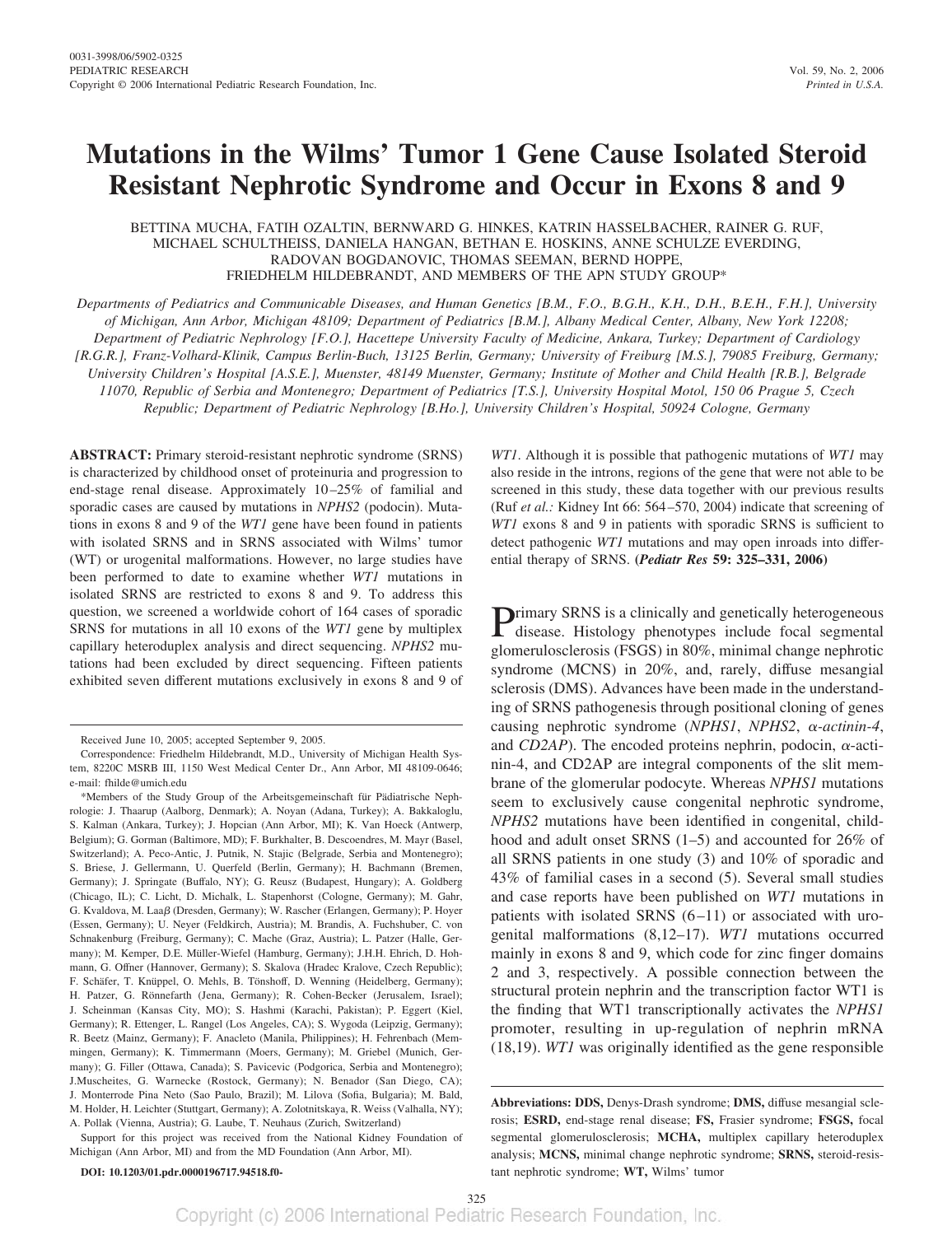for the childhood kidney cancer Wilms' tumor (WT) (20,21). Denys-Drash syndrome (DDS) (22,23) and Frasier syndrome (FS) (24) were then shown to be caused by *WT1* mutations in patients with an XY karyotype (13,25). Recently, our group conducted a study on 115 sporadic SRNS and 110 sporadic steroid-sensitive nephrotic syndrome (SSNS) cases, which focused on *WT1* exons 6–9 (26). Only mutations in exons 8 and 9 were identified in 6% of individuals with isolated SRNS and predominantly an XX karyotype. For WT, Royer-Pokora *et al.* (27) recently published a study on 117 children with *WT1* germline mutations located in all 10 exons of the gene. To address the question whether mutations associated with SRNS also occur throughout *WT1*, we screened a worldwide cohort of 167 patients (121 new; 46 previously examined for exons 6–9 by us) for all 10 exons of *WT1* using MCHA and direct sequencing.

## **MATERIALS AND METHODS**

*Materials.* Blood samples, clinical data, and informed consent were obtained from patients and their parents. Genomic DNA was isolated from blood samples using standard methods (28). Ethics approval was obtained from the ethics committee of the University of Freiburg (Freiburg, Germany) and the Internal Review Board of the University of Michigan (Ann Arbor, MI). The diagnosis of SRNS was established by pediatric nephrologists at different centers according to published criteria (29). For clinical evaluation a standard questionnaire was used (4). Forms are accessible at www.renalgenes.org. Patients with a familial form of nephrotic syndrome or disease causing mutations in the *NPHS2* or *NPHS1* gene were not included. Minimal clinical diagnostic criteria to define SRNS were proteinuria, histologic diagnosis of chronic glomerulonephritis, and lack of response to standard steroid therapy. Additional non-exclusive features noted were age at onset of proteinuria and extrarenal manifestations, *e.g.* genitourinary tract malformations. Response to steroid treatment was defined according to the International Study of Kidney Disease in Children and Arbeitsgemeinschaft für Pädiatrische Nephrologie guidelines (29). All patients in this study with primary SRNS had an age of onset of 18 y or younger. Of these 167 patients, results have been partially published by Ruf *et al.* (26) for 46 patients. Patients' ethnic background was central European, Turkish, African-American, Hispanic, or Asian.

*Heteroduplex analysis.* All patients underwent exon PCR and direct sequencing of exons 8 and 9 of the *WT1* gene as described in Ruf *et al.* (26). A group of 167 patients were analyzed by MCHA according to the recommendations in the original article (30) for exons 2–10 of *WT1*. For primer sequences, fragment length, and fluorescent labeling, see Table 1. Products of three exons with different fragment lengths and fluorescent labeling were pooled for every individual yielding three panels (exons 2, 4, and 7; exons 8, 9, and 10; exons 3, 5, and 6). Samples were run on a MegaBACE 1000 DNA Analysis System (Amersham Biosciences, Little Chalfont, Buckinghamshire, UK) and evaluated with Genetic Profiler software version 1.1 (Molecular Dynamics, Sunnyvale, CA).

*Direct sequencing.* Due to its high GC content (70%) and product length, exon 1 was considered unsuitable for MCHA. Therefore, this exon was evaluated by direct sequencing of both strands for all 167 patients, as were exons 8 and 9. Also, samples that yielded an aberrant peak pattern or

insufficient peak height in MCHA were amplified and analyzed by direct sequencing of the forward strand using the primers in Table 1 (without fluorescent label). Sequences were analyzed using Sequencher version 4.1.4 software (GeneCode, Ann Arbor, MI).

#### **RESULTS**

*Mutations.* In total, we detected five different *WT1* mutations in six new patients and two different mutations in the previously published group of *WT1* patients (Table 2) (26). All seven different mutations cause changes in the running pattern of the fragments of exons 8 and 9 and were detected by MCHA in all 12 patients. One novel sequence variant was found to cause an amino acid change in exon 9 (P382S) and will be discussed separately. We also detected 14 different *WT1* polymorphisms (see Table 3) of which seven were located in exon 1, three in exon 3, and one each in exons 2, 5, 7, and 8. Polymorphisms in exons 7 and 8 were not detected by MCHA analysis and were only found by sequencing. Nine variants are known SNP, according to the UCSC database May 2004 freeze (http://genome.ucsc.edu), five nonpathogenic sequence variants are not described there and are either located in the intron or cause exonic base changes without consequence at the amino acid level (see Table 3). In *WT1* exon 8 we detected two heterozygous missense mutations: c.1079G $>A C360Y$  in patient A201 and c.1119C $>A H373Q$ in patient A644 (Table 2). C360Y has been described previously in a female patient with a diagnosis of DDS (12). H373Q has been recently published for a patient with WT (27). By MCHA, both samples showed shouldered peak patterns as expected (Fig. 1). In *WT1* exon 9, five different heterozygous mutations were detected in 10 patients from different families (see Table 2). Mutation H401R in patient A133 is not previously described, but a different mutation affecting the same codon (H401Y) has been identified in a female patient with DDS nephropathy and unilateral WT (31). This base change was not found in 90 healthy controls from central Europe. The point mutation  $c.1162T>C$  C388R in patient F1031 has been published by Ruf *et al.* (26). c.1180C>T R394W was first described by Pelletier *et al.* (25) and has been found frequently in patients with DDS and WT (8,11,32–34). All three point mutations affect the third zincfinger domain (amino acids 383–405). In the other seven patients, we identified two different splice site mutations: three patients were heterozygous for IVS9  $+$  4C $\geq$ T and four patients were heterozygous for IVS9  $+$  5G $\geq$ A. IVS9  $+$ 

| Table 1. Primer sequences used for MCHA and direct sequencing |
|---------------------------------------------------------------|
|                                                               |

|         | Forward $(5'$ to $3')$         | Reverse $(5'$ to $3')$       | Product length (bp) | Label for MCHA |
|---------|--------------------------------|------------------------------|---------------------|----------------|
| Exon 1  | CCTACAGCAGCCAGAGCAG            | TAAGAGCTGCGGTCAAAAGG         | 677                 | NΑ             |
| Exon 2  | GGCTGGTTCAGACCCACTG            | AGGGAGACCCAGTCTTGTCC         | 365                 | <b>HEX</b>     |
| Exon 3  | <b>GCTCAGGATCTCGTGTCTCC</b>    | GGTCCCAAGGACCCAGAC           | 239                 | <b>FAM</b>     |
| Exon 4  | <b>TCCATTGCTTTTGAAGAAACAG</b>  | <b>CTTTGAAATGGTTCAAACAGG</b> | 217                 | <b>FAM</b>     |
| Exon 5  | CAGTGGGACTGGGGACTTAG           | TCCCATCCACCAAATGCTAC         | 320                 | <b>FAM</b>     |
| Exon 6  | <b>CCATCATTCCCTCCTGATTG</b>    | AGCCTGCAGTGAAGAAGAGG         | 304                 | <b>HEX</b>     |
| Exon 7  | AAGACCTACGTGAATGTTCAC          | GTGTGAGAGCCTGGAAAAGG         | 281                 | <b>HEX</b>     |
| Exon 8  | <b>CCTTTAATGAGATCCCCTTTTCC</b> | GGGGAAATGTGGGGTGTTTCC        | 351                 | <b>FAM</b>     |
| Exon 9  | <b>CCTCACTGTGCCCACATTGT</b>    | GCACTATTCCTTCTCTCAACTGAG     | 283                 | <b>HEX</b>     |
| Exon 10 | CTTCACTCGGGCCTTGATAG           | GCTGCCTGGGACACTGAAC          | 238                 | <b>FAM</b>     |

NA, not applicable.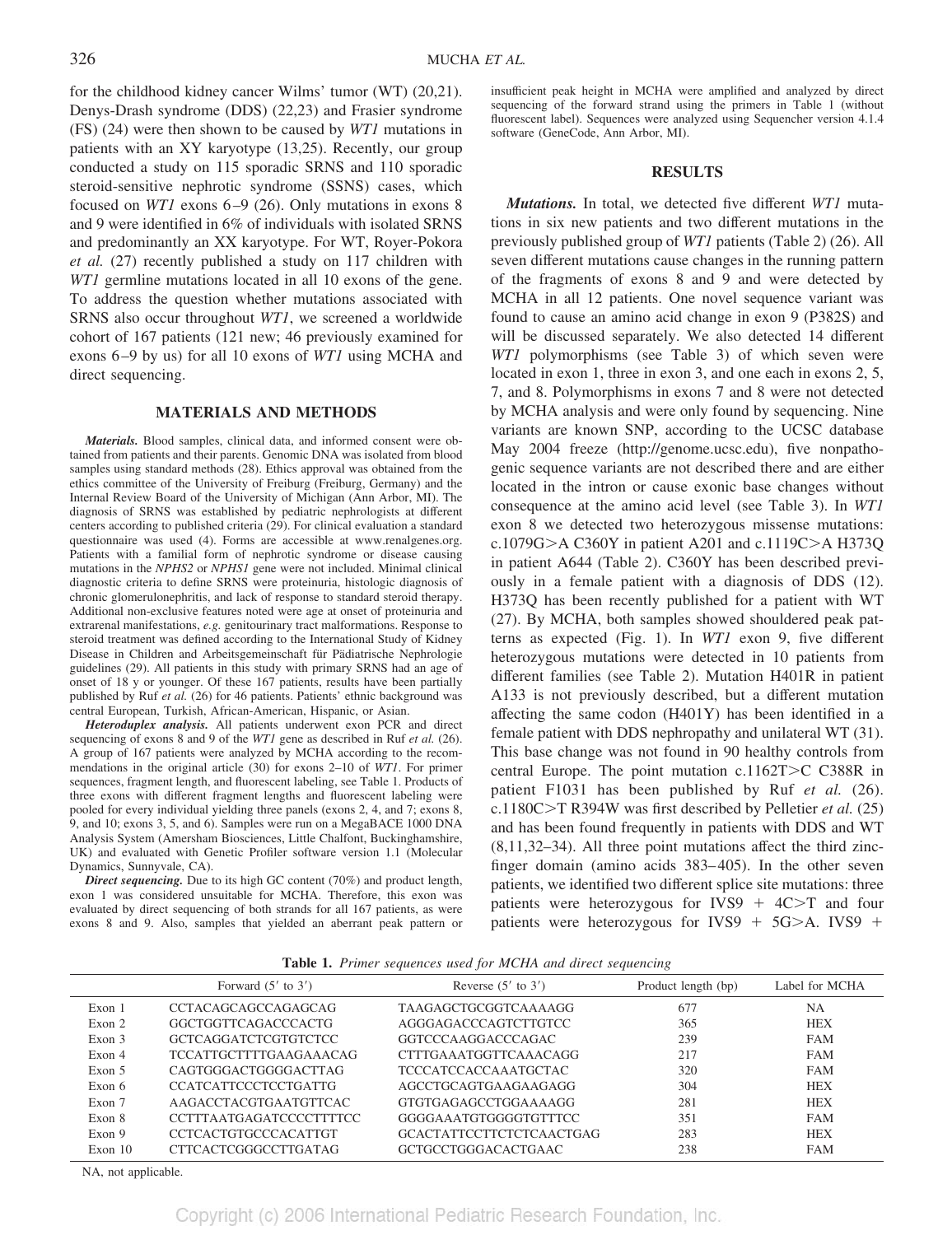|               |                                |                                                                                                                                                                                                            | Age of           |                      |                                   | ESRD                                                                                                                     | <b>KTx</b>                  | Recurrence NS             | diagnosis<br>Age at                                                          | Extrarenal                                           |               |
|---------------|--------------------------------|------------------------------------------------------------------------------------------------------------------------------------------------------------------------------------------------------------|------------------|----------------------|-----------------------------------|--------------------------------------------------------------------------------------------------------------------------|-----------------------------|---------------------------|------------------------------------------------------------------------------|------------------------------------------------------|---------------|
|               | Genotype/                      |                                                                                                                                                                                                            | Onset            |                      | Steroid                           | (in years                                                                                                                | (in years                   | (in years                 | of WT                                                                        | abnormalities                                        | Reference     |
| Identifier    | phenotype                      | Mutation                                                                                                                                                                                                   | $\odot$          | Biopsy               | therapy                           | after onset)                                                                                                             | after onset)                | after KTx)                | $\hat{\infty}$                                                               | and remarks                                          | of mutation   |
| New patients: |                                |                                                                                                                                                                                                            |                  |                      |                                   |                                                                                                                          |                             |                           |                                                                              |                                                      |               |
| A201          | ff                             | Exon 8: c.1079G>A C360Y                                                                                                                                                                                    | 2.6              | Unclassifiable       | SR                                |                                                                                                                          | Y(1.1)                      | N(0.4)                    |                                                                              |                                                      | Ref. 12       |
| A644          | f/f                            | Exon 8: c.1119C>A H373Q                                                                                                                                                                                    | $5.7$<br>0.5     | MCNS/FSGS            | S <sub>R</sub>                    | $\begin{array}{c} \mathtt{Y}\left( 0.1\right) \\ \mathtt{Y}\left( 6.3\right) \\ \mathtt{Y}\left( 3.3\right) \end{array}$ | $\mathsf{z}$                | n.a.                      |                                                                              | zz                                                   | Ref. 27       |
| A133          | f/f                            | Exon 9: c.1202A>G H401R                                                                                                                                                                                    |                  | nd                   | S <sub>R</sub>                    |                                                                                                                          | $\Upsilon\left( 2.7\right)$ | N(0.9)                    | $\begin{array}{c} \tt N\ (3.7) \\ \tt N\ (12.3) \\ \tt V\ (0.5) \end{array}$ | $\mathsf{z}$                                         | Present study |
| A580          | m/m                            | Exon 9: c.1180C>T R394W                                                                                                                                                                                    | $3.\overline{5}$ | <b>FSGS</b>          | $\mathbb{R}$                      | N(0.5)                                                                                                                   | n.a.                        | n.a.                      | $N(3.6)$                                                                     | Hypospadias, cryptorchism,<br>Mullerian duct remnant | Ref. 25       |
| F1280         | f/f                            | Exon 9: IVS9+5G>A                                                                                                                                                                                          | 8.1              | FSGS                 | $_{\rm SR}$                       | N(1.9)                                                                                                                   | n.a.                        | n.a.                      |                                                                              | z                                                    | Ref. 35       |
| A562          | f/f                            | Exon 9: IVS9+5G $>$ A                                                                                                                                                                                      | 5.6              | MCNS/mesang. GN      | SR                                | $N(8.7)$                                                                                                                 | n.a.                        | n.a.                      | $N(10)$<br>$N(14.2)$                                                         | $\mathbb{Z}$                                         | Ref. 35       |
|               |                                | Sequence variant of unknown significance:                                                                                                                                                                  |                  |                      |                                   |                                                                                                                          |                             |                           |                                                                              |                                                      |               |
| F1351 I-2     | f/f                            | Exon 9: c.1144C>T P382S                                                                                                                                                                                    |                  | $\ddot{\phantom{0}}$ | $\sim$                            | Y                                                                                                                        |                             | $\widehat{\phantom{m}}$ . | Z                                                                            |                                                      | Present study |
| F1351 II-1    | $\mathbf{f}/\mathbf{f}$        | Exon 9: c.1144C>T P382S                                                                                                                                                                                    | 10.7             | <b>FSGS</b>          | S <sub>R</sub>                    | $\mathbb Z$                                                                                                              | $\sim$ $\mathsf{z}$         | n.a.                      | N(17.5)                                                                      | zz                                                   | Present study |
|               | Published by Ruf et al., 2004: |                                                                                                                                                                                                            |                  |                      |                                   |                                                                                                                          |                             |                           |                                                                              |                                                      |               |
| F1031         | ۮ                              | Exon 9: c.1162T>C C388R                                                                                                                                                                                    | 0.1              | <b>DMS</b>           | $\mathbb{R}$                      | $\Upsilon$ (1.7)                                                                                                         | Y(3.8)                      | $N$ $(0.2)$               | Y(1.5)                                                                       | z                                                    | Ref. 26       |
| F953          | f/f                            | Exon 9: $INSS+4C>T$                                                                                                                                                                                        | 14.0             | FSGS                 | S <sub>R</sub>                    | N(4.3)                                                                                                                   | n.a.                        | n.a.                      |                                                                              | $\mathsf{z}$                                         | Ref. 13       |
| F999          | f/f                            | Exon 9: IVS9+4C>T                                                                                                                                                                                          | $7.0\,$          | <b>FSGS</b>          | S <sub>R</sub>                    | $\Upsilon\left( 6.1\right)$                                                                                              | $\Upsilon\left( 7.9\right)$ | N (CR 7.2)                | N(18.2)<br>N(32.4)                                                           | $\mathsf{z}$                                         | Ref. 13       |
| F1194         | m/f                            | Exon 9: IVS9+4C $>$ I                                                                                                                                                                                      | 5.0              | FSGS                 | S <sub>R</sub>                    | $N(3.0)$                                                                                                                 | n.a.                        | n.a.                      | $N(8.0)$                                                                     | Bilateral gonadoblastoma                             | Ref. 13       |
| F963          | m/m                            | Exon 9: IVS9+5G $>$ A                                                                                                                                                                                      | 4.5              | FSGS                 | $\mathbin{\widehat{\phantom{m}}}$ | $\Upsilon$ (11.0)                                                                                                        | $\mathsf{z}$                | n.a.                      | z                                                                            | Testicular atrophy/                                  | Ref. 35       |
|               |                                |                                                                                                                                                                                                            |                  |                      |                                   |                                                                                                                          |                             |                           |                                                                              | microcalcification                                   |               |
| F921          | f/f                            | Exon 9: IVS9+5G $>$ A                                                                                                                                                                                      | 2.3              | FSGS                 | SR                                | $\Upsilon\left( 5.8\right)$                                                                                              | $\Upsilon$ (6.7)            | $N$ (CR 13.7)             | N(30)                                                                        | z                                                    | Ref. 35       |
|               | Samples not available for MCHA |                                                                                                                                                                                                            |                  |                      |                                   |                                                                                                                          |                             |                           |                                                                              |                                                      |               |
| F1073         | m/m                            | Exon 9: IVS9+5G>A                                                                                                                                                                                          | 9.2              | FSGS                 | $_{\rm SR}$                       | $N(2.8)$                                                                                                                 | n.a.                        | n.a.                      | N(12.0)                                                                      | Hypospadias                                          | Ref. 35       |
| A651          | f/f                            | Exon 8: c.1097G>A R366H                                                                                                                                                                                    | 0.0              | <b>DMS</b>           | $\mathbb{R}$                      | $\Upsilon\left( 0.1\right)$                                                                                              | $\mathsf{z}$                | n.a.                      | Z                                                                            | Died shortly after onset                             | Ref. 27       |
| F734          | f/f                            | Exon 9: c.1190A>C H397P                                                                                                                                                                                    | 1.2              | <b>FSGS</b>          | S <sub>R</sub>                    | $N(4.9)$                                                                                                                 | n.a.                        | n.a.                      | N(6.1)                                                                       | Z                                                    | Ref. 26       |
|               |                                | CR, chronic rejection; DMS, diffuse mesangial sclerosis; f, female; FSGS, focal segmental glomerulosclerosis; GN, glomerulonephritis; KTx, kidney transplantation; m, male; MCNS, minimal change nephrotic |                  |                      |                                   |                                                                                                                          |                             |                           |                                                                              |                                                      |               |
|               |                                | syndrome; N, no; n.a., not applicable; nd, not done; NS, nephrotic syndrome; SR, steroid-resistant; Y, Yes; ?, no information available. All mutations detected were heterozygous.                         |                  |                      |                                   |                                                                                                                          |                             |                           |                                                                              |                                                      |               |

Copyright (c) 2006 International Pediatric Research Foundation, Inc.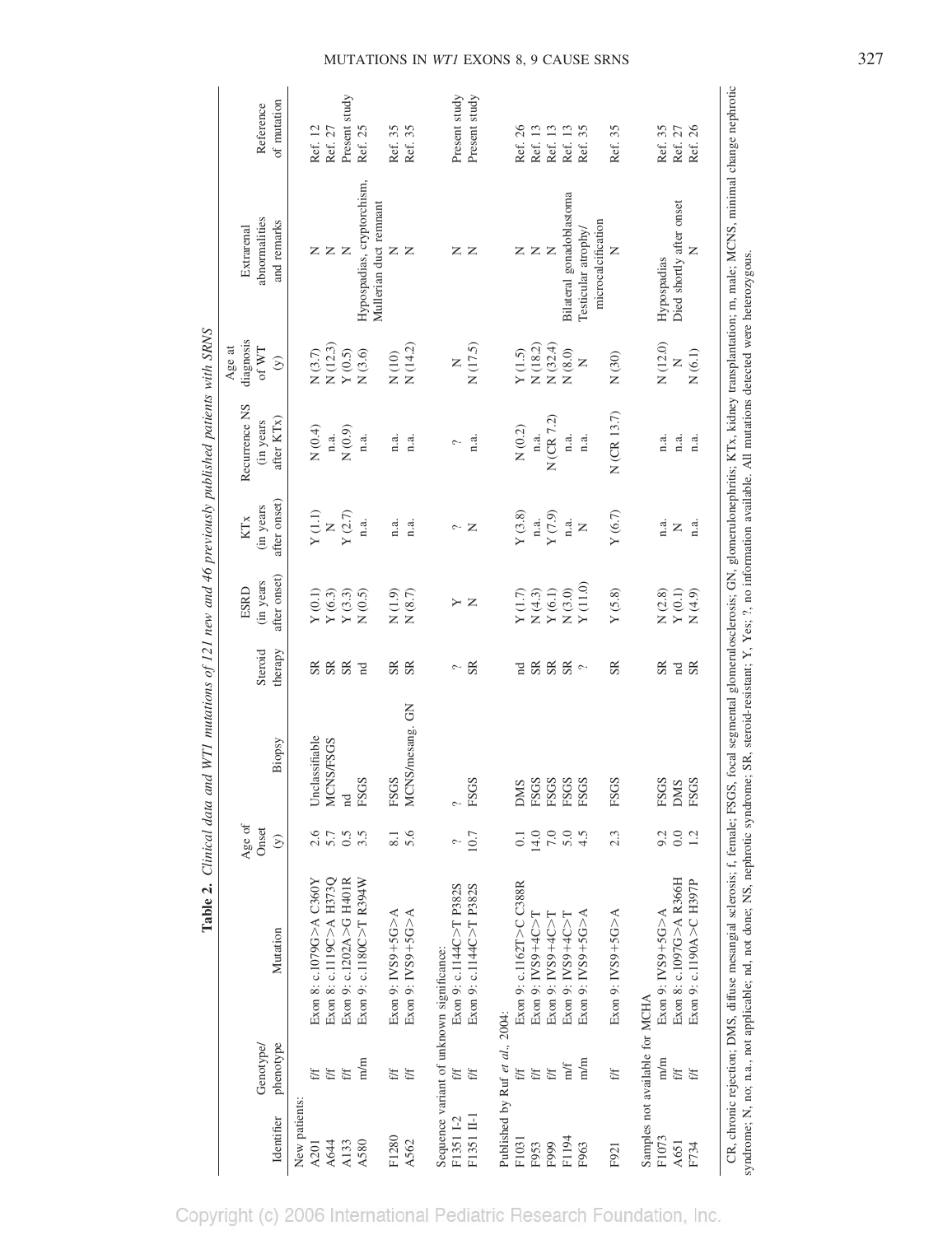|                                                                         | Heterozygous | Homozygous     | Accession number of<br>known polymorphisms<br>(UCSC May 2004 freeze) |
|-------------------------------------------------------------------------|--------------|----------------|----------------------------------------------------------------------|
| Exon 1: sequences of 138 patients evaluated                             |              |                |                                                                      |
| $5'$ -UTR: $-39C$ $>A$                                                  | 1            | $\overline{0}$ | dbSNP rs2234581                                                      |
| $5'$ -UTR: $-7G > T$                                                    | 46           | 8              | dbSNP rs2234582                                                      |
| C117T (silent)                                                          | $\mathbf{1}$ | $\mathbf{0}$   | Present study                                                        |
| C126T (silent)                                                          | 40           | 8              | dbSNP rs1799925                                                      |
| C162G (silent)                                                          | 2            | $\mathbf{0}$   | Present study                                                        |
| C390T (silent)                                                          | 19           |                | dbSNP rs2234583                                                      |
| $IVS1+13$ G $>C$                                                        | 1            | $\Omega$       | Present study                                                        |
| Exon 2                                                                  |              |                |                                                                      |
| $IVS2+17A>G$                                                            | 1            | $\overline{0}$ | Present study                                                        |
| Exon 3: heteroduplexing results of 328 base<br>fragment for 93 patients |              |                |                                                                      |
| $IVS3+16G>A$                                                            | 10           | $\overline{0}$ | dbSNP rs1799933                                                      |
| $IVS3+82G > T$                                                          | 25           | $\overline{4}$ | dbSNP rs5030170                                                      |
| $IVS3+85G > C$                                                          | 25           | $\overline{4}$ | dbSNP rs5030171                                                      |
| Exon 5                                                                  |              |                |                                                                      |
| $IVS5+37G>T$                                                            | 1            | $\overline{0}$ | Present study                                                        |
| Exon 7: sequencing results of 8 patients evaluated                      |              |                |                                                                      |
| A903G (silent)                                                          | 5            | $\Omega$       | dbSNP rs16754                                                        |
| Exon 8: 78 samples evaluated for IVS-32C>A<br>$IVS7-32C>A$              | 12           | $\overline{2}$ | dbSNP rs2234593                                                      |
| Exon 9<br>C1144T (P382S)                                                |              | $\overline{0}$ | Present study                                                        |

**Table 3.** *Innocuous Polymorphisms of WT1 in a worldwide cohort of 164 SRNS patients*

All 164 patients were included in heteroduplex analysis of exons 2–10. All patients were examined by direct sequencing of exons 1, 8, and 9. Only 138 sequences of exon 1 were completely evaluated for quality purposes. MCHA of exon 3 was done in two steps: 93 patients were analyzed with a 328 base fragment, 71 with a smaller 239 base fragment excluding dbSNPs rs5030170 and rs5030171. MCHA of exon 7 did not detect A903G which was found by sequencing eight patients for quality purposes. Sequencing of exon 8 yielded 78 samples of sufficient quality to evaluate for IVS7-32C>A.

4C>T was first described by Barbaux *et al.* (13) in a patient with FS and an XY karyotype. IVS9  $+$  5G $\geq$ A has been associated with DDS nephropathy, WT, or gonadoblastoma (11,35,36).

All mutations were detected by MCHA and exhibited running patterns distinct from the wild-type sequence. The running patterns were characteristic for specific mutations: The samples of the three patients with IVS9  $+$  4C $\geq$ T showed a double peak, whereas the peaks of the four patients with IVS9 + 5G>A all had shouldered peaks.

*New sequence variant P382S in family F1351 in WT1 exon 9.* Sequencing of exon 9 in patient F1351 II-1, a girl from Montenegro with isolated SRNS, showed a not previously described heterozygous base exchange,  $c.1144C>T$ , leading to the nonconservative substitution of a proline for a serine at position 382 of the WT1 protein (Table 2). This base change was not found in any of the other 163 patients nor in 90 healthy controls from central Europe. This is not a *de novo* mutation inasmuch as it was also present in her mother who suffers from end-stage renal disease of unknown primary cause and a healthy 20-y-old sister (Fig. 2*A*). The proline to serine substitution is from a hydrophobic side chain to a noncharged polar side chain. This proline is highly conserved in mouse, rat, *Danio rerio,*

*Drosophila melanogaster*, *Caenorhabditis elegans*, and *Saccharomyces cerevisiae* and is located directly next to zinc finger domain 3 (amino acids 383-405, Swiss-Prot entry P19544) (Fig. 2*B*).

No known SNP are located within the amplicon sequence for exon 9 according to UCSC and no other polymorphisms were detected in exon 9 by sequencing or MCHA.

*Clinical data.* Of the 167 patients included in this study, all had SRNS. Data on 46 patients have been published previously (26). A total of 15 patients with *WT1* mutations in exons 8 and 9 were identified by direct sequencing. Eight of these patients had been identified and published by Ruf *et al.* (26). A new group of 121 patients (59 female, 62 male), with nonfamilial SRNS was identified from our database. Informed consent had been given. In this group, seven (5.8%) new patients with *WT1* mutations in exons 8 and 9 were identified, 6/59 female (10.2%) and one male patient with genitourinary tract malformations (see Table 2). In total, nine patients out of a group of 229 patients with nonfamilial isolated SRNS were identified with *WT1* mutations (3.9%). Including patients with genitourinary tract malformations and WT increases the rate to 15 out of 235 patients (6.3%).

MCHA for exons 2–10 was performed with 164 samples, of which 38 samples belonged to patients who had been included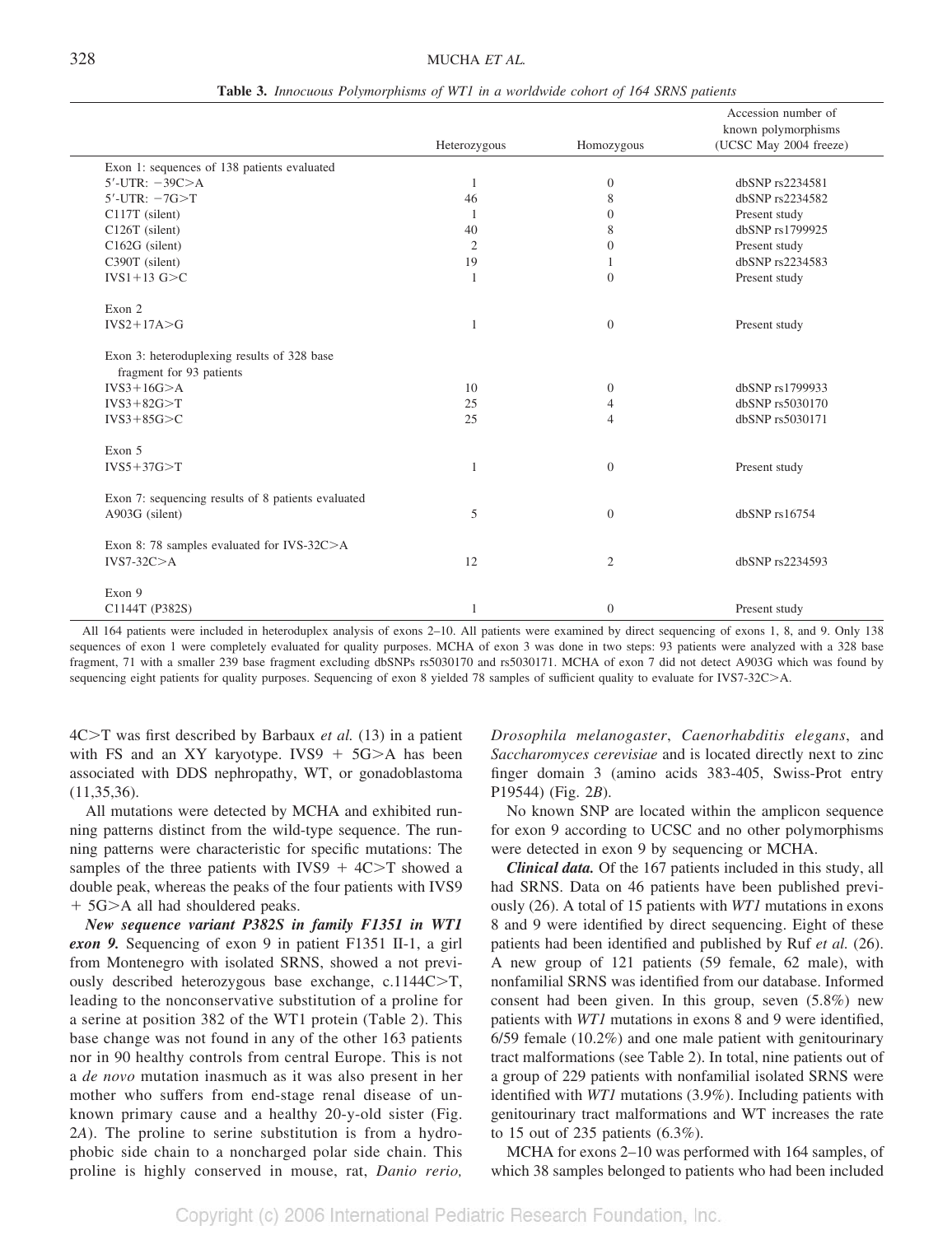

**Figure 1.** Examples of MCHA results exon 8. A201 II-1 (A201\_II\_1) and A644 carry heterozygous point mutations causing a shoulder pattern in MCHA. Individual identifiers are located in the left upper corners. The horizontal axis denotes scan points, the vertical axis denotes the relative peak intensity. Because no length standard was used, scan points cannot be compared between different samples. F1429 is a control individual yielding the wild type MCHA pattern for comparison.

in Ruf *et al.* (26) and who did not have any mutation in *WT1* exons 7–9, and 114 new SRNS patients.

One patient, F1351 II-1, with a previously unpublished sequence change in exon 9 was also included in this study although her mother was reported to suffer from end stage renal failure of unknown pathogenesis (see Fig. 2*A* and Table 2). The other 151 patients did not have any affected family members. None of the patients without pathogenic mutations in exon 8 or 9 exhibited mutations in other exons.

For the evaluation of the clinical data, three additional patients (A651, F734, F1073) with *WT1* mutations who were not available for MCHA were included (see Table 2). In the group of 15 patients with *WT1* mutations (*WT1*-), ten patients had isolated SRNS without genitourinary tract malformations and without diagnosis of WT at the time of enrollment in the study. All 10 patients were phenotypically female, 7/10 exhibited FSGS on kidney biopsy. Data on 8/15 patients has been published previously by Ruf *et al.* (26). Seven patients with *WT1* mutations were part of 120 new patients collected worldwide (see Table 2). Only three patients with a male phenotype and *WT1* mutations were identified, leading to a female:male ratio of 4:1 in the  $WT1<sup>+</sup>$  group. In the group without *WT1* mutations (*WT1*<sup>-</sup>), the gender distribution was 1:1.2. The median age of onset of proteinuria was 5.8 y compared with 4.7 y in the  $WT1^+$  group. The percentage of patients in the *WT1*<sup>-</sup> group who developed ESRD was 26%  $(40/152)$  compared with 53%  $(8/15)$  in the  $WT1<sup>+</sup>$  group. Median age at ESRD was 13.7 y in the *WT1* – group *versus* 8.1  $y$  in the  $WT1<sup>+</sup>$  group, but with a shorter time interval between clinical diagnosis of proteinuria and ESRD. Histology phenotypes were comparable in both groups (see Table 4).



**Figure 2.** Sequence variant of unknown significance in F1351. (*A*) Pedigree of F1351 and sequencing results. *Squares* denote males, *circles* females; *filled symbols* indicate renal disease; *arrows* denote individuals included in MCHA. (*B*) Conservation of P382 (*arrow*) in the Wt1 protein of different species. The conserved proline is located C-terminal to the first amino acid of zinc finger domain 3 (F383).

## **DISCUSSION**

In this study, we addressed the question whether a significant number of patients in a worldwide cohort of 152 with isolated SRNS and no mutations in nephrin (*NPHS1*) or podocin (*NPHS2*) have *WT1* mutations outside the known "hotspot" regions in exon 8 and 9. We identified six different *WT1* mutations in seven patients of a worldwide cohort of 120 new patients with isolated SRNS. In addition, we identified a novel base change (P388S) at the border of the third zincfinger domain of WT1. We demonstrate that mutations in this SRNS cohort and 44 additional patients previously examined for exons 6–9 (26) are restricted to *WT1* exons 8 and 9.

Within our on-going study project, sequencing of exons 8 and 9 in patients with SRNS lead to the identification of 15 patients with mutations in exons 8 and 9. Ten patients suffered from isolated nephrotic syndrome and had a female phenotype (see Table 2 and ref. 26). If numbers in Royer-Pokora's study in patients with Wilms' tumor were equivalent to patients with isolated SRNS, we would have expected to identify 8 patients with *WT1* mutations in exons 1–7 or 10 (equivalent to 45%) in addition to our 10 patients with isolated SRNS that had mutations in exon 8 and 9 (equivalent to 55%). However, direct sequencing and MCHA did not detect any pathogenic mutation in exons 1–7 or exon 10 in 151 patients with isolated SRNS.

*One new sequence variant of unknown significance and five new sequence variants.* One base exchange not previously described, c.1144C>T P382S, was identified. Although determining its significance is difficult, several factors favor the notion that it might cause nephrotic syndrome in this family: 1) It was not found in 90 healthy controls from central Europe. 2) It segregates with the affected mother I-2 and daughter II-1 (Fig. 2*A*). 3) It affects an amino acid highly conserved in evolution. Although not part of a zinc-finger domain, the change from a nonpolar hydrophobic amino acid to an uncharged polar amino acid and its location immediately N-terminal to zinc-finger domain 3 suggests that it might disrupt the structure and function of WT1 transcriptional activity.

Arguments that this may be an innocuous polymorphism are as follows: 1) The so-far healthy 20-y-old sister II-2 carries the same heterozygous base change (Fig. 2*A*) but future onset of nephrotic syndrome cannot be excluded. 2) Phenotypic data of the mother is scarce and a cause of ESRD other than primary SRNS cannot be excluded. She presented with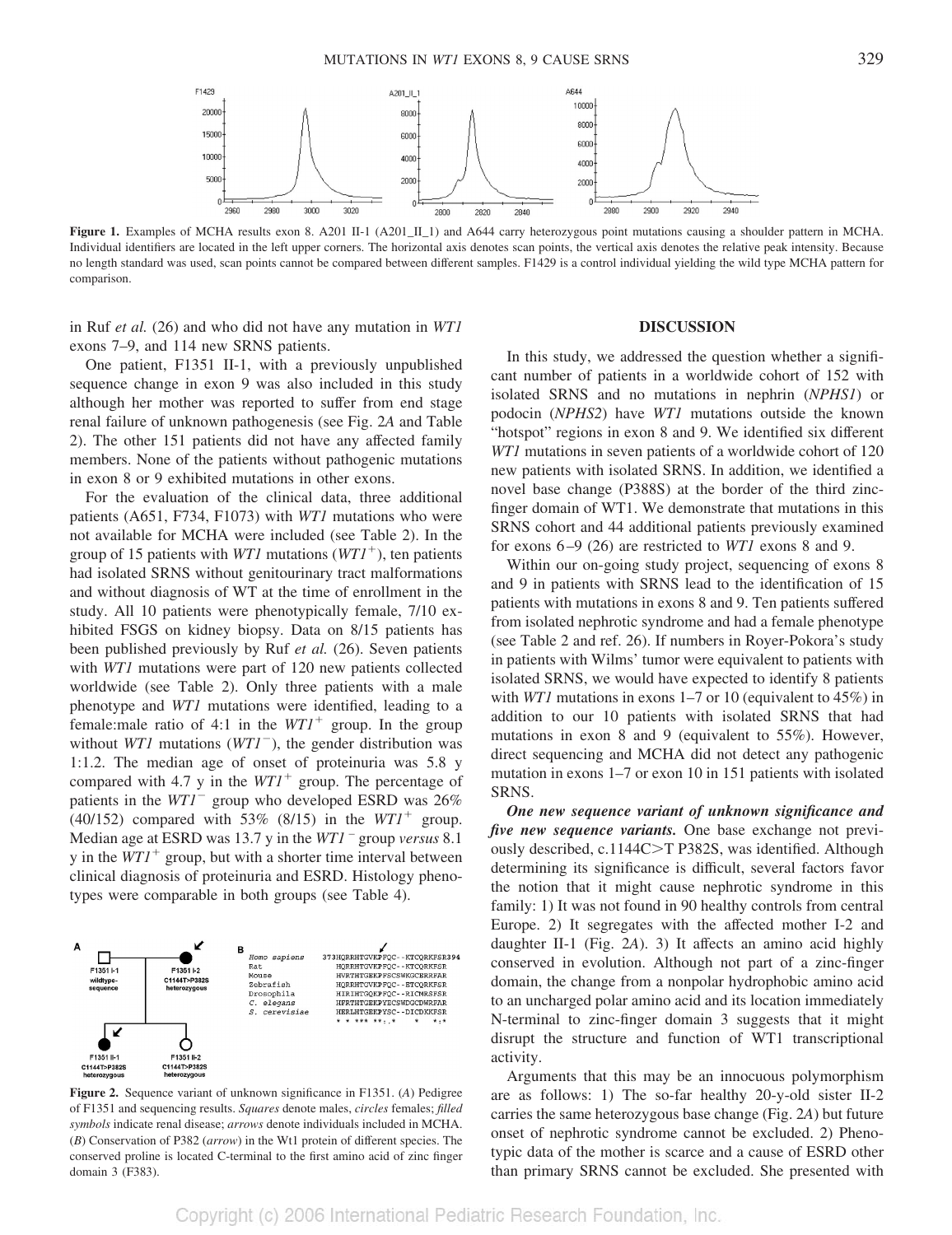**Table 4.** *Clinical data on 167 SRNS patients*

| Group                                             | No. of<br>patients | Female/male<br>ratio $(\%)$ | Median age<br>of onset<br>(y) | ESRD $(\%)$   | Median age<br>at ESRD<br>(y) | ESRD after onset<br>of proteinuria<br>(median years) | Biopsy<br>FSGS/MCNS/other*/ND<br>(%) |
|---------------------------------------------------|--------------------|-----------------------------|-------------------------------|---------------|------------------------------|------------------------------------------------------|--------------------------------------|
| Presence of <i>WT1</i> mutation $(WTI^+)$         | 15/167             | 12/3(80/20)                 | 4.5                           | 8/15(53.3)    | 6.0                          | 4.6                                                  | 9/2/3/1 (60/13/20/7)                 |
| Absence of <i>WT1</i> mutation $(WTI^{-})\dagger$ | 152/167            | 68/84 (45/55)               | 5.8                           | 40/152(26.0)  | 13.7 <sub>‡</sub>            | 2.98                                                 | 96/31/13/12 (63/20/9/8)              |
| Total of SRNS patients                            | 167                | 80/87 (48/52)               | 5.5                           | 48/167 (28.7) | 13.0 <sub>T</sub>            | 3.3                                                  | 105/33/16/12 (63/20/10/7)            |

DMS, diffuse mesangial sclerosis; FSGS, focal segmental glomerulosclerosis; MCNS, minimal change nephrotic syndrome; MPGN, mesangio proliferative glomerulonephritis; ND, not done.

\* Includes DMS, IgG- and IgM-nephropathy, MPGN.

† Including F1351 II-1.

‡ Incomplete data on 2/40 patients.

§ Incomplete data on 6/40 patients.

¶ Incomplete data on 2/48 patients.

|| Incomplete data on 6/48 patients.

renal insufficiency at age 30 y leading to end-stage renal failure 1 y later. 3) Whereas the great majority of described mutations in *WT1* are *de novo* mutations, this change could be another rare example of a transmitted *WT1* mutation. There are few reports on familial cases of *WT1* mutations (37–39). A mother with isolated proteinuria and preserved renal function carried IVS9  $+$  5G $\geq$ A heterozygously and transmitted it to her daughter who was diagnosed with nephrotic syndrome at the age of 9 mo (39). In the other two case reports, siblings with WT inherited heterozygous truncating mutations from phenotypically unaffected parents (37,38). Functional studies will be necessary to finally determine the significance of this new base change c.1144 $C>T$ . The other five base changes not previously described were classified as nonpathogenic, because of their localization in intronic sequence or because of their silent character. Also identified were eight known SNP (see Table 3).

*Genotype-phenotype correlations.* The predominant phenotype on kidney biopsy in our patient population was FSGS. In fact, clinical data on 7/120 patients from this study and 8/125 patients from a previous study (see Table 2) shows that the histology phenotype of patients with *WT1* mutations is not DMS. Age of onset of proteinuria and/or edema was highly variable with congenital cases of SRNS (A651 and F1031), as well as in one juvenile patient (F953), even between patients with the same mutation. *WT1* mutations lead to ESRD in 7/15 patients after a variable period of time. Whereas A651 suffered renal failure at onset and died shortly thereafter of sepsis, F963 developed ESRD 11 y after onset of proteinuria. Of the five children that received a kidney transplant, none suffered recurrence of nephrotic syndrome with less than 1 y follow-up in three patients. Patients F921 and F999 lost the transplanted kidney after 13 and 7 y respectively due to chronic rejection (Table 2). Although clinical data of 15 patients is not sufficient to draw genotype-phenotype correlations, it already indicates, given the heterogeneity of the patient group in this study, that it may be difficult to demonstrate clear cut genotype/phenotype correlations for *WT1* mutations.

Examination of the gender distribution in the  $WT1^+$  group shows that all patients with isolated SRNS were phenotypically female, whereas males exhibit additional genitourinary tract malformations (see Table 2). In contrast, none of the

male patients in the *WT1*<sup>-</sup> group had a history of genitourinary tract malformations. One might argue that mainly females have isolated SRNS caused by *WT1* mutations and that therefore the selection of SRNS patients in our study has a bias toward the male gender. However, case reports on isolated SRNS in patients with *WT1* mutations are rare (6–10,39) and few cases of phenotypically male patients without genitourinary tract malformations have been published (9,11).

*Sensitivity of MCHA.* In the first publication of MCHA on a MegaBACE, Hoskins *et al.* (30) achieved a sensitivity of 100%. In our study, sensitivity of MCHA was 91%. The known SNP A903G (dbSNP rs16754) in codon R301 was not detected by MCHA, although it is located 72 bases away from the end of amplicon 7. It is embedded in a GC-rich sequence that could have interfered with its detection (30). In Royer-Pokora's study on patients with WT, 12.9% of all mutations within the *WT1* gene (12/93) were located in exon 7 and intron 7, respectively (27). Three patients with WT had the truncating mutation  $c.901C > T$  R301X. It is not excluded that not only the innocuous silent polymorphism  $c.903A > G$  in exon 7 but also pathogenic mutations affecting the same codon were missed in our patient population.

However, in Royer-Pokora's study (27), 16 of 93 patients with *WT1* mutations had heterozygous deletion or insertion mutations that constitutes a rate of 17%. As MCHA has a high sensitivity for insertions and deletions it is unlikely that any deletion or insertion mutations escaped the detection by MCHA in our patient group.

In this study, *WT1* mutations in patients with isolated SRNS were detected only in exons 8 and 9. Mutations of *WT1* outside exons 8 and 9 can therefore only account for a very small proportion of isolated nephrotic syndrome, if at all. In conclusion, we are convinced that a sensitivity of 91% is extremely high for the rapid and inexpensive screening technique MCHA in comparison to single-stranded conformation polymorphism (SSCP), denaturing HPLC (DHPLC), and other standard methods (30). MCHA is therefore sufficient when screening for mutations in a large group of patients. It should also be sufficient to screen patients for this small group of patients in whom SRNS is caused by *WT1* mutations in exons 8 and 9 and allow for directed clinical follow-up and therapy.